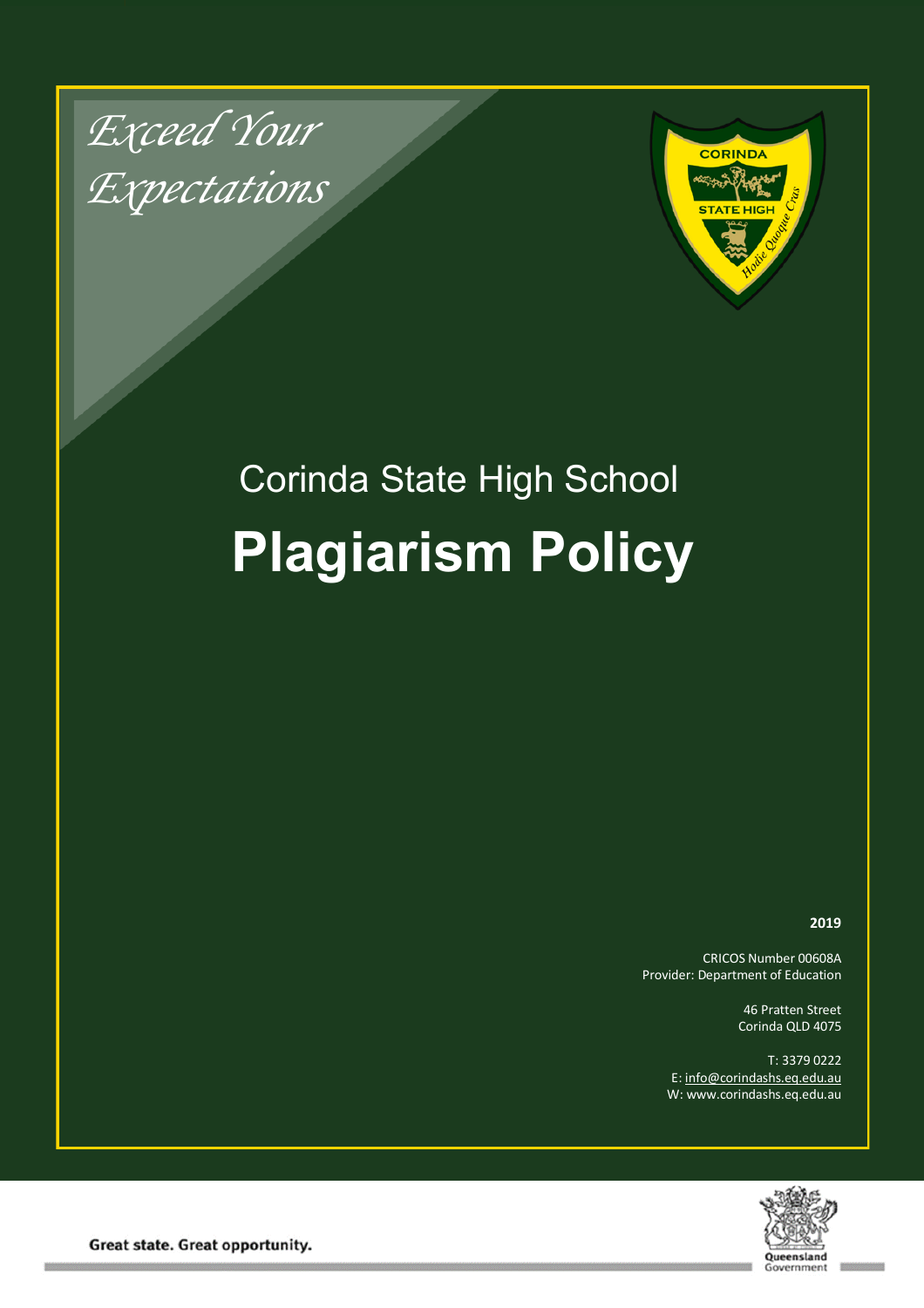### **Rationale**

Corinda SHS is committed to the achievement of academic excellence and the fostering of civil and social responsibility in our students. Part of this process is recognising the intellectual property rights of others, and accepting that the act of plagiarism is academic dishonesty as well as an ethical offence which undermines a trusting educational environment and impedes students' personal growth and development. A student who plagiarises is dishonest with their teacher, their peers and themselves. Corinda SHS wishes all students and parents to know that plagiarism is NOT acceptable behaviour at this school.

## **Policy**

All students are expected to adhere to the highest standards of personal honesty and integrity in their work. Submissions to teachers must be original, or respect the intellectual contributions of others through correct referencing. Any violations of this policy will have serious consequences.

#### **Definition of Plagiarism**

Plagiarism is defined as stealing and passing off the ideas and words of another as one's own, when it actually comes from another source. This source may be written, oral or electronic, and includes copying/pasting from the Internet and the retrieval of research papers from the Internet.

#### **Examples of Plagiarism**

You are plagiarising when you do any of the following, even if unintentionally:

- You hand in someone else's work (parent, friend, tutor) as your own.
- You copy another student's work (with or without their knowledge) and hand it in as your own.
- You produce assignments in conjunction with other people (e.g. another student, tutor) which is supposed to be your own independent work.
- You allow someone else to copy your work and hand it in.
- You paraphrase material from another source without proper acknowledgement or citation. This includes commentary in study aids like *Brodie's Notes*.
- You use plots, characters, theories, opinions, concepts, designs from other sources like short stories, novels, TV shows, films etc and present them as original work without properly attributing them.
- You piece together different sections of the work of others into a new whole ie 'cutting and pasting', especially off the internet or CD-ROM encyclopedias etc.
- You fail to indicate with quotation marks that you copied another person's exact written words or symbols, regardless of how few were used.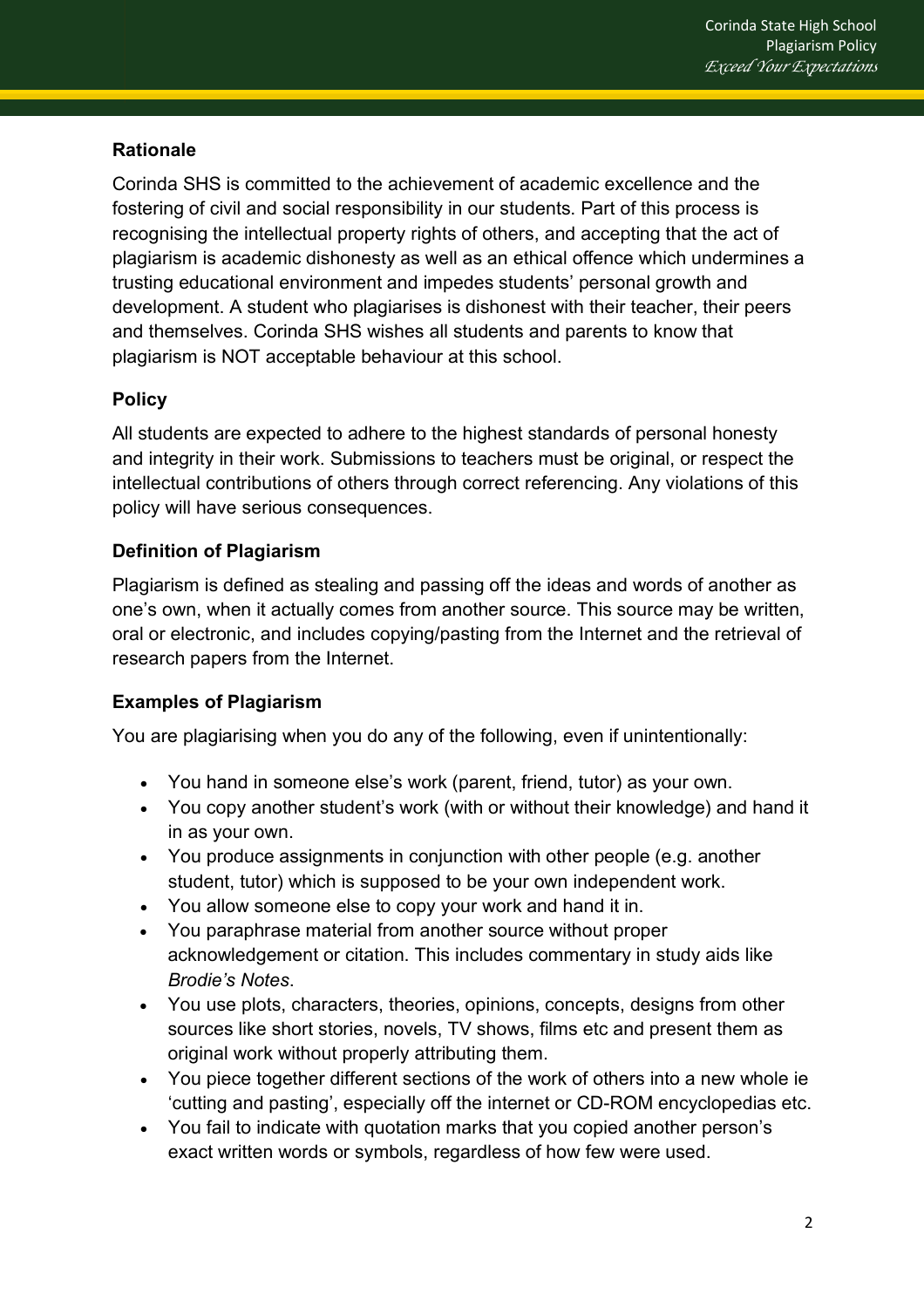- You fail to name a person whose exact words you use in an oral report, or to indicate by verbal inflexion that you are quoting.
- You fail to provide a Bibliography for a project that requires research.
- You buy or obtain a paper from an internet research service or 'paper mill' and hand it in as your original work.

#### **How to Avoid Plagiarism**

Sometimes students don't realise they are plagiarising, or they don't know how to avoid it. Here are some techniques to help:

- Learn how to manage your time so you don't panic at the end and feel plagiarism is the only alternative.
- Learn the 6 steps of the Information Process (Defining, Locating, Selecting, Organising, Presenting and Evaluating) to break down your assignment into manageable segments. Refer to the *Corinda SHS Research Guide.*
- Don't allow others to copy your work, as you will be an 'accessory to the crime' and penalised as well.
- Don't hand in someone else's work as your own ever.
- Learn Corinda SHS's accepted method of referencing and constructing bibliographies. The accepted method at Corinda SHS is the Harvard method. *"The Corinda SHS Research Guide"* is available on the school web site. It shows you how to legitimately use the work of others to enhance your work by teaching you to:
	- Properly construct a Bibliography of all the sources you used for your assignment (called 'end-text referencing').
	- Properly use direct and indirect quotations in your assignment (called 'in-text referencing').
- Be aware of Australian copyright guidelines. Look at the Information Sheets at http://www.copyright.org.au/page3.htm
- *Citation* is available on the network for students to access and use.
- When taking notes from any source, always copy the bibliographic information immediately so you can easily acknowledge this when writing the assignment later.
- When you write a quotation in your notes, make sure it has quotation marks around it, so you later realise it's a quote and not your own words.
- Separate your ideas from others' as you are taking notes. Some use brackets or different coloured pens to separate their comments from the author's words.
- Learn how to legally paraphrase. Look up notetaking methods. Use a thesaurus.
- Learn how to effectively synthesize information into something that is your own work. There are many excellent writing sites on the web. Try these: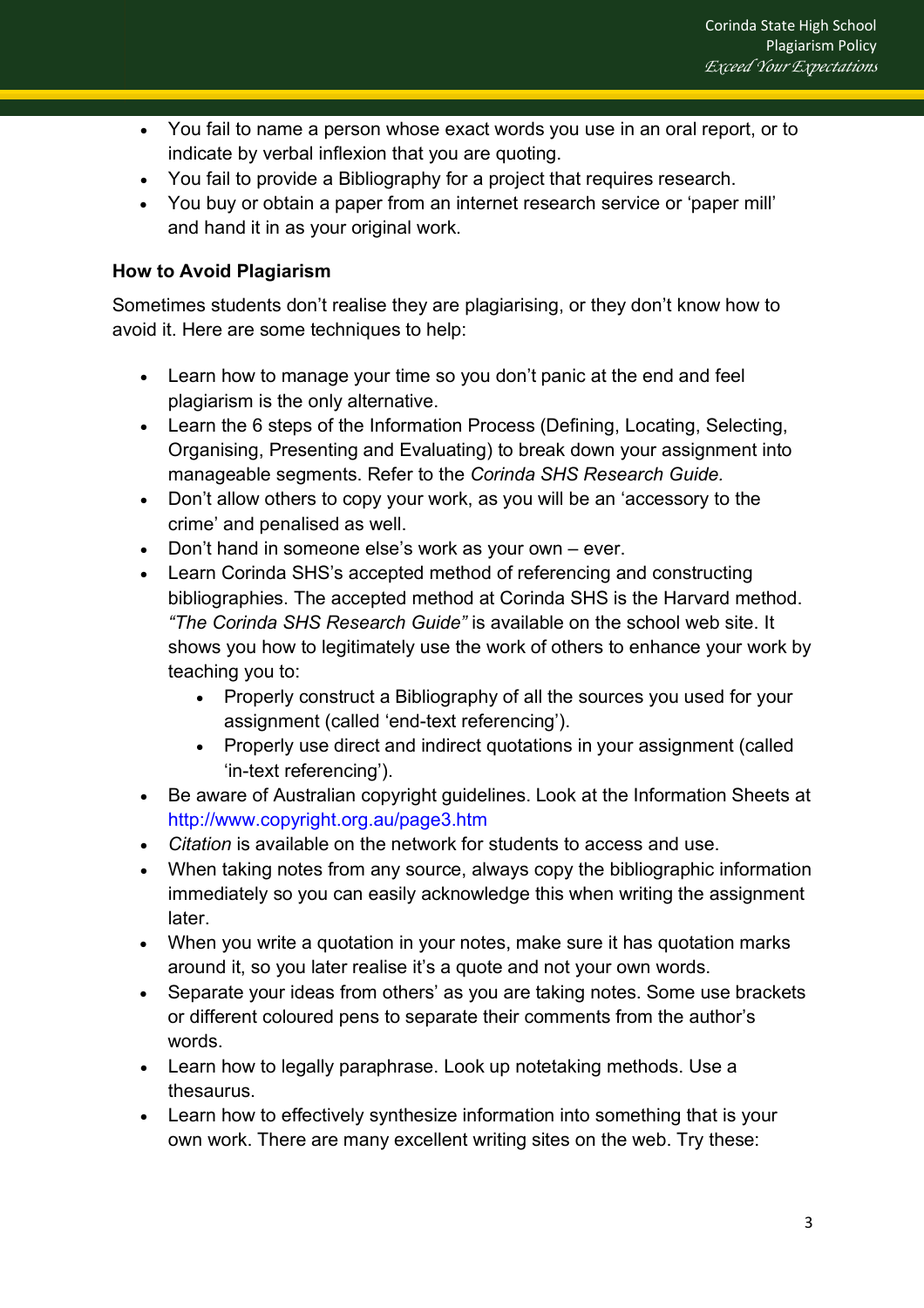- Guide to Writing a Basic Essay http://members.tripod.com/~lklivingston/essay/
- Mt Edgcumbe High School Writing Manual http://www.mehs.educ.state.ak.us/braves\_writing/manual.html
- OWL Handouts: Thesis Statements http://www.ipl.org/teen/aplus/linksthesis.htm
- OWL Online Writing Lab General Writing Concerns http://owl.english.purdue.edu/handouts/general/index.html

## **Consequences of Plagiarism**

If a teacher reasonably believes, based upon significant evidence, that a student has been guilty of plagiarism or assisted another student to do so, then that student may be subject to any of the following penalties, depending on the nature and extent of the plagiarism:

Verbal warning.

- Reduction of marks for the assignment.
- No marks at all given for the assignment.
- Insistence on student re-writing the assignment (or a similar one), using original ideas or style.
- Written notification to parents/guardians, possibly with interview.
- Referral to Head of Department, Administration team or Guidance Officer for additional discipline/counselling. Incident recorded.
- Suspension of participation in designated school activities.

Please note that the penalties for tertiary plagiarism are even more severe, and may include exclusion from a subject or course, even if fees have been paid.

## **Conclusion**

This policy has been developed for the protection of the vast majority of Corinda SHS students who observe the guidelines for honest authorship, and for the protection of our academic community's integrity.

(This policy has been based on the Brigidine College draft policy written by Jennie King, Teacher Librarian, May 2004.)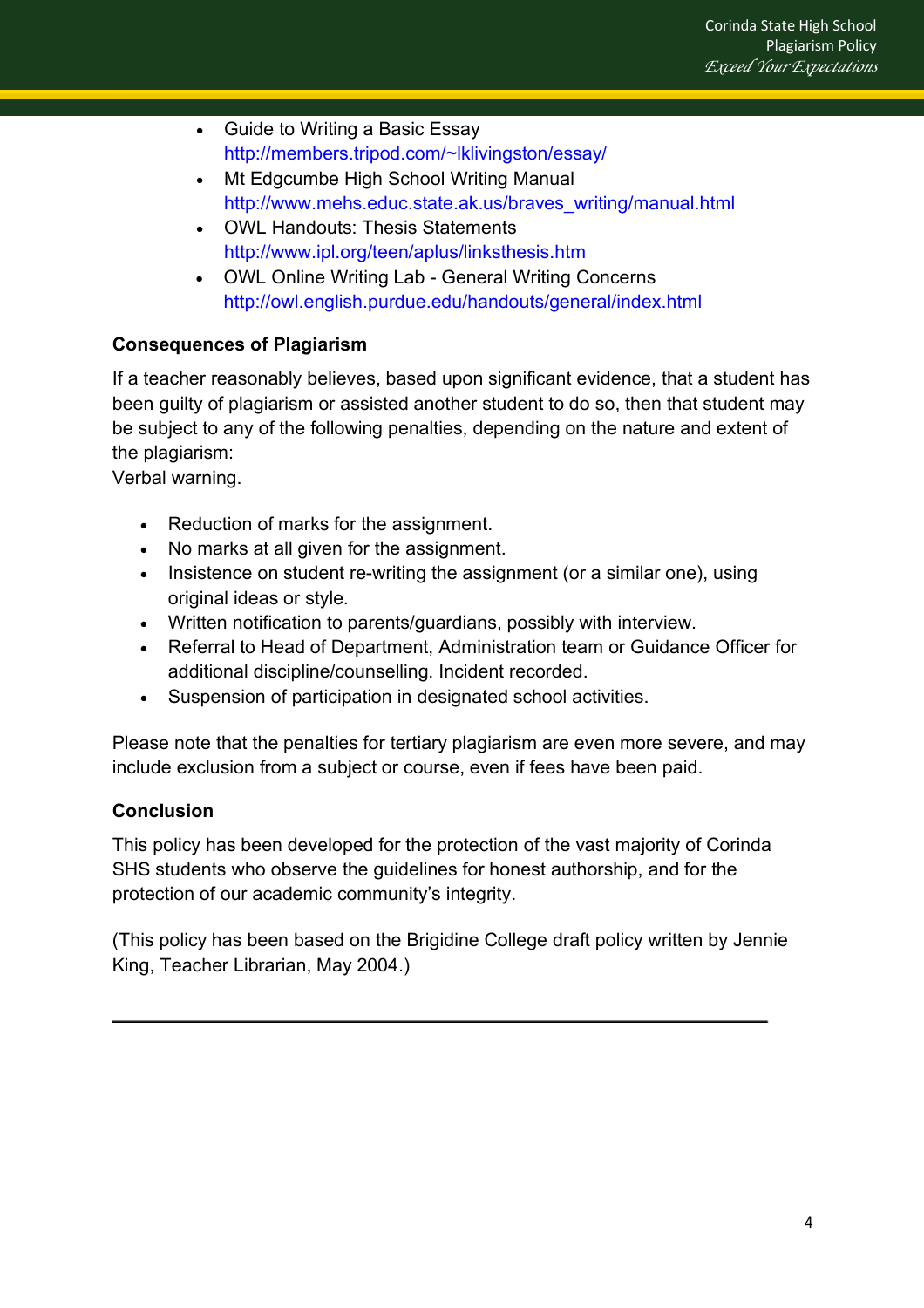#### **Further reading**

The following sites give a well-rounded introduction to the policy issue. Balsano, C. 2001, 'Plagiarism' (online). *North High School Library*, Community High School District 99, Downer's Grove ILL.

http://www.csd99.k12.il.us/north/library/plagiarism.htm

Adaptation by a high school librarian of the information on a well- respected site by Robert Harris (see later) which reads easily with its dot- point summaries. Also includes a collection of useful online, full-text magazine articles about plagiarism teachers can access.

Bruce, L. & Hilvert, J. 2001, 'Select, copy, cheat', *PC User*, August, pp102-106.

An Australian periodical article from the wider non-educational community. Authors give a general outline of the contemporary situation which would be helpful in giving staff the big picture of plagiarism today. Reinforces the idea that others, apart from teachers, are concerned about plagiarism as a broader social problem.

Department of Education, Government of Western Australia. 2002, *Using the net: Intellectual property in online resources. http://www.eddept.wa.edu.au/cmis/eval/curriculum/copyright/copy5.htm* 

Fain, M. 2002, 'Internet paper mills' (online). *Kimbel Library,* Coastal Carolina University, Conway SC. http://www.coastal.edu/library/mills2.htm

Comprehensive collection of cheat sites compiled by a university librarian to help make her staff aware of what was available. Useful for teachers to work through so that they can show awareness of sites to students as a preventative measure. Also includes subject specific sites and warns students against using them.

Harris, R. 2001, *Anti-plagiarism strategies for research papers* (online), Virtual Salt. http://www.virtualsalt.com/antiplag.htm

A very useful and highly-respected site to start with from an experienced writer and university educator. Contains balanced, consistent, practical and specific strategies of awareness, prevention and detection of plagiarism. Reminds teachers to look at the student point of view and educational advantages of being proactive rather than reactive. All staff should be made aware of his views. See earlier reference to an adaptation and well-presented dot point summary by Chris Balsano.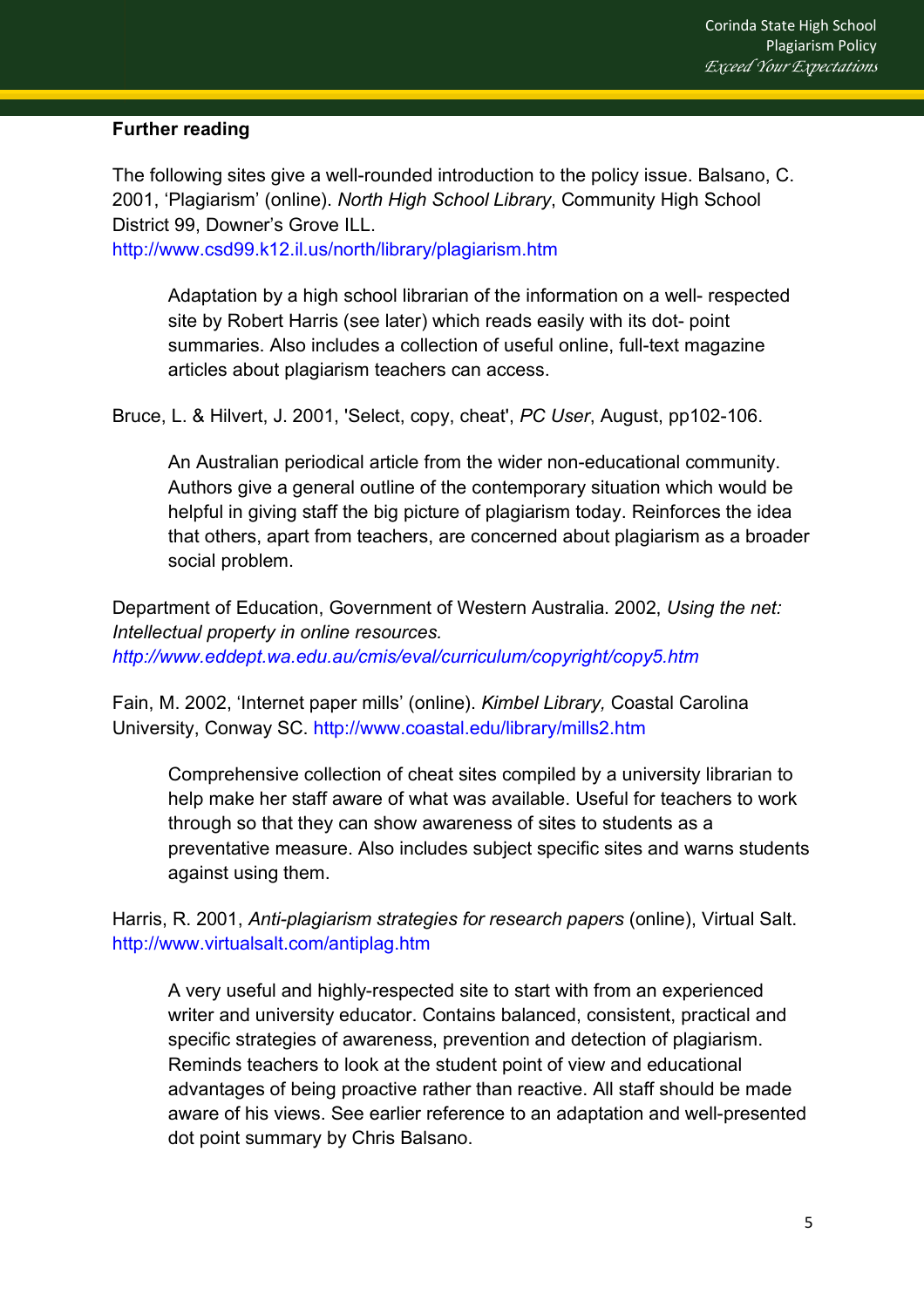Horton, R. 2002, 'Plagiarism' (online). *P.L. Duffy Resource Centre*, Trinity College, Perth. http://library.trinity.wa.edu.au/library/study/plag.htm

Comprehensive listing of appropriate web sites Rosemary Horton has collected on the topic - a useful resource for staff research. 3 allied sections lead off this page which teachers could explore, and which reinforce to students the positives rather than the negatives: Study Skills and Research, Copyright and Intellectual Property, and Social, Ethical, Moral and Legal Impacts of Information Technology.

Lathrop, A., & Foss, K., 2000. *Student cheating and plagiarism in the internet era: A wake-up call*. Libraries Unlimited, Englewood, CO.

An excellent, comprehensive book. Teacher authors have organised it as a practical guide for educators and parents who want to reduce cheating and plagiarising. Provides helpful ideas and strategies to counter both hi- tech/lowtech cheating and plagiarism in K-12 schools, as well as references to online and print resources. Each chapter followed by article intended as discussion starters with students, staff or parents. Despite American bias, a valuable book for raising awareness of a difficult problem. Will provide plenty of food for thought/topics for discussion.

McKenzie, J. 1998, 'The new plagiarism: Seven antidotes to prevent highway robbery in an electronic age' (online). In *FNO: From Now On*- The Educational Technology Journal, 7(8) May. http://www.fno.org/may98/cov98may.html

Provides hints for teachers and students which will help avoid the necessity for or capability of students to plagiarise. Emphasises that often the 'question is the answer'; discourages 'trivial pursuits', and offers other sensible advice, including citation ethics and progress monitoring. Overall, gives seven strategies for teachers planning research assignments, linked to examples of typical assignments divided into three levels of research. All teachers should be encouraged to read McKenzie's common-sense articles, perhaps starting with this one.

'On plagiarism' (online) 2001.*SafetyNet@2Learn.ca*, Because We Care Society of Alberta, Alberta. http://www.2learn.ca/mapset/SafetyNet/plagiarism/Plagiarism0.html

Public education service from Canada which provides comprehensive information for teachers about plagiarism, its significance in the classroom, checking methods (including a useful 'Plagiarism Sleuth' which tells teachers how to check suspect work online), an excellent set of supportive research resources for students, and some sample school policies which can be used by teachers.